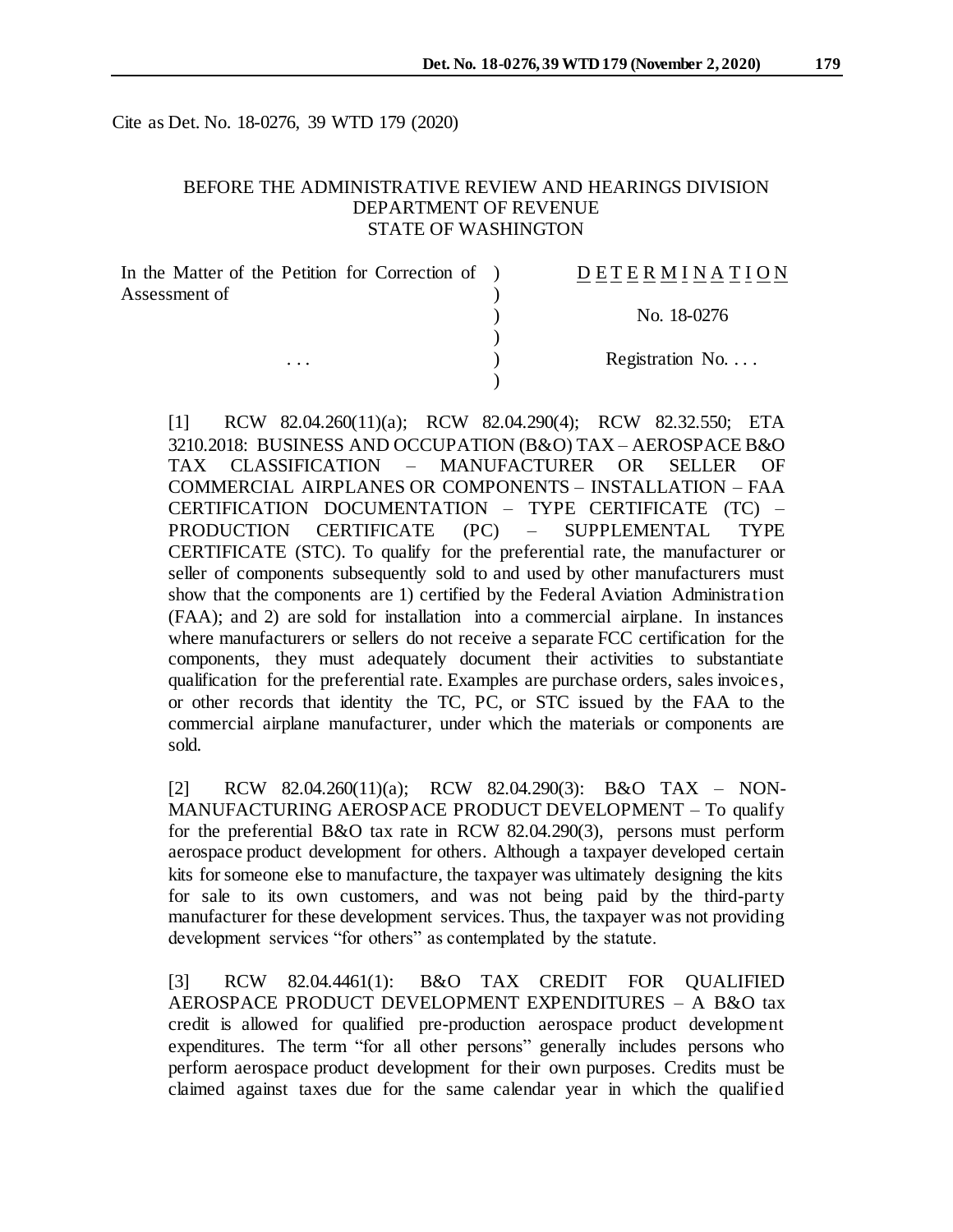aerospace product development expenditures are incurred. Credit earned may not be carried over into other periods. The credit for each calendar year may not exceed the amount of tax otherwise due for the calendar year. Refunds may not be granted in the place of a credit.

Headnotes are provided as a convenience for the reader and are not in any way a part of the decision or in any way to be used in construing or interpreting this Determination.

LaMarche, T.R.O. – A Washington-based business engaging in aerospace product development argues that it qualifies for certain aerospace incentive business and occupation (B&O) tax rates, and the B&O tax credit for aerospace product development. We grant the petition in part and deny it in part. $1$ 

### ISSUES

- 1. Has Taxpayer shown that its activities qualify for the B&O tax rate in RCW 82.04.260(11)(a) for aerospace manufacturers and processors for hire, or the B&O tax rate in RCW 82.04.290(3) for aerospace product development for others?
- 2. Has Taxpayer shown that it is entitled to the B&O tax credit in RCW 82.04.4461(1) for qualified aerospace product development expenditures?

## FINDINGS OF FACT

. . . (Taxpayer), is a Washington limited liability company that develops and sells aerospace products. Taxpayer does not engage in manufacturing activity.

. . .

[Taxpayer reports] that in a few instances it performs research and development (R&D), design, or engineering services directly to its customers. <sup>2</sup> However, the majority of Taxpayer's revenue comes from sales of aftermarket kits and [FAA]-approved parts to its customers worldwide.

Taxpayer explains that it engineers, designs, and develops the aftermarket kits and parts and, if applicable, has them [FAA]-certified. Taxpayer then contracts with third-party manufacturers who manufacture the kits and parts to Taxpayer's specifications using their own materials. Taxpayer purchases the completed kits and parts at wholesale from the manufacturers and resells them to its customers at retail.

. . .

l

The Audit Division (Audit) of the Department of Revenue (Department) conducted an audit of Taxpayer's business activities for the period of January 1, 2012, through December 31, 2015

<sup>&</sup>lt;sup>1</sup> Identifying details regarding the taxpayer and the assessment have been redacted pursuant to RCW 82.32.410.

<sup>&</sup>lt;sup>2</sup> Taxpayer did not provide R&D, design, or engineering services directly to its customers during the audit period, as we will discuss below.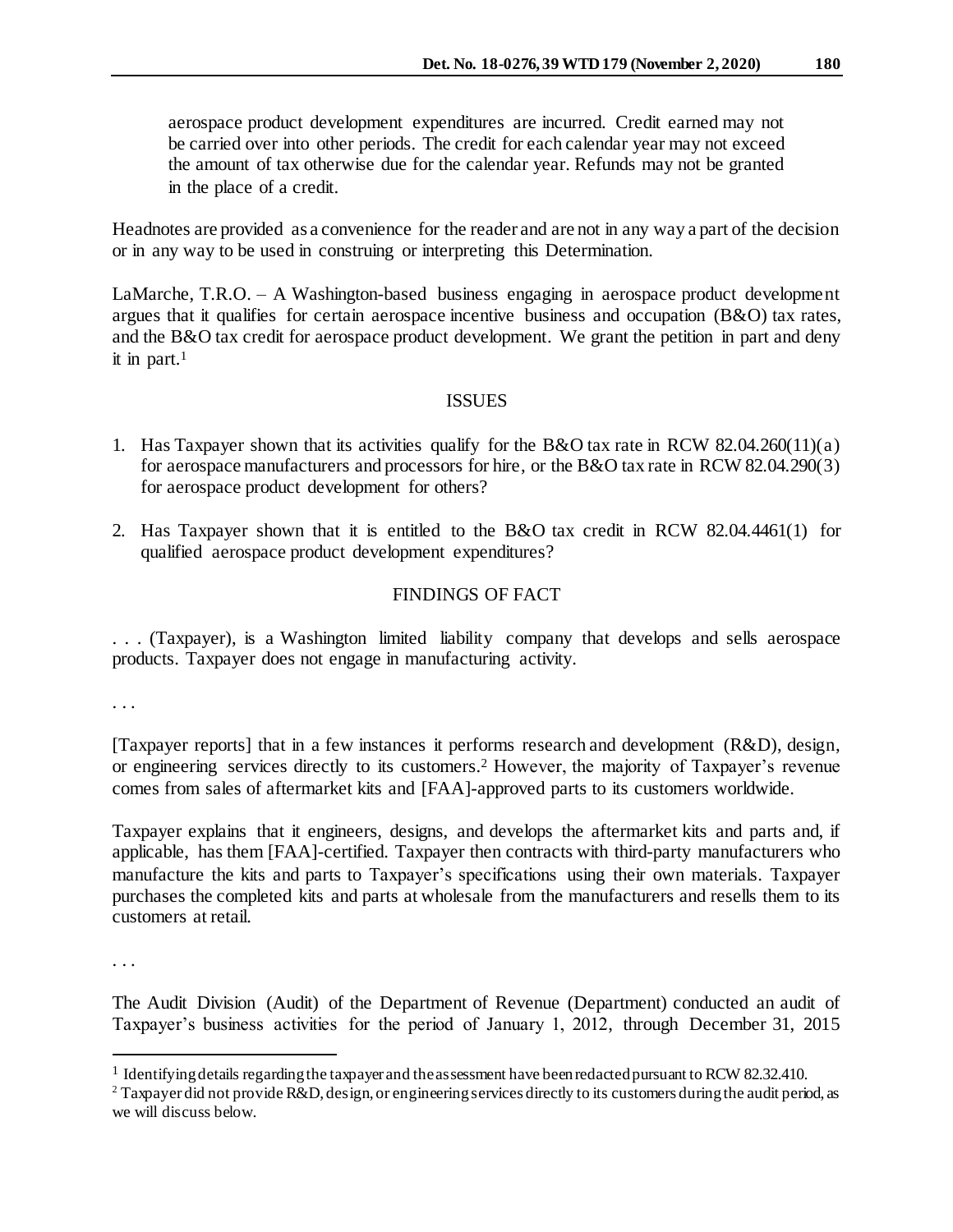(Audit Period). Initially, Audit classified certain unreported income under the Service and Other Activities B&O tax classification, and imposed use tax and/or deferred sales tax on certain tooling/setup charges.

The Department issued an assessment on March 28, 2017, Document No. . . . , totaling  $\$\ldots$ , which consisted of  $\$\dots$$  in Service and Other Activities B&O tax,  $\$\dots$$  in use tax and/or deferred sales tax,  $\$ \dots$  in interest, and a 5% assessment (substantial underpayment) penalty of  $\$ \dots$ . Taxpayer made a payment of  $\$\dots$  on April 27, 2017, leaving a balance of approximately  $\$\dots$ , and filed a petition for correction of the assessment and refund on April 27, 2017.

After the petition was filed, Taxpayer and Audit agreed to certain adjustments. . . .

The remaining issues are whether Taxpayer's instate activities qualify for either of two aerospace B&O tax classifications, and whether Taxpayer qualifies for the B&O tax credit for qualified aerospace product development expenditures.

### ANALYSIS

### **1. Aerospace B&O Tax Rates**

Washington imposes a B&O tax "for the act or privilege of engaging in business activities" in this state. RCW 82.04.220(1). The measure of the B&O tax is the appropriate tax rate multiplied by the "value of products, gross proceeds of sales, or gross income of the business, as the case may be." *Id.* The specific tax rate is determined by the nature of the business activity in which a taxpayer is engaged. *See generally* chapter 82.04 RCW.

RCW 82.04.260(11)(a)<sup>3</sup> imposes a B&O tax on manufacturing activities in this state of commercial airplanes, components, or aerospace tooling, as follows:

Beginning October 1, 2005, upon every person engaging within this state in the business of manufacturing commercial airplanes, or components of such airplanes, or making sales, at retail or wholesale, of commercial airplanes or components of such airplanes, manufactured by the seller, as to such persons the amount of tax with respect to such business is, in the case of manufacturers, equal to the value of the product manufactured and the gross proceeds of sales of the product manufactured, or in the case of processors for hire, equal to the gross income of the business, multiplied by the rate of:

- (i) 0.4235 percent from October 1, 2005, through June 30, 2007; and
- (ii)  $0.2904$  percent beginning July 1, 2007.

RCW 82.04.260(11)(a) (emphasis provided).

j

<sup>&</sup>lt;sup>3</sup> RCW 82.04.260 was amended many times during the Audit Period. However, none of the amendments pertain to the issue here, and the language in RCW 82.04.260(11) remained unchanged during the Audit Period*. Compare* Laws o[f 2017, ch. 135, § 11, effective July 1, 2018;](http://lawfilesext.leg.wa.gov/biennium/2017-18/Pdf/Bills/Session%20Laws/House/1296-S.SL.pdf?cite=2017%20c%20135%20§%2011.) *and* Laws of 2011, ch. 2, § 203 (Initiative Measure No. 1107, approved November 2, 2010).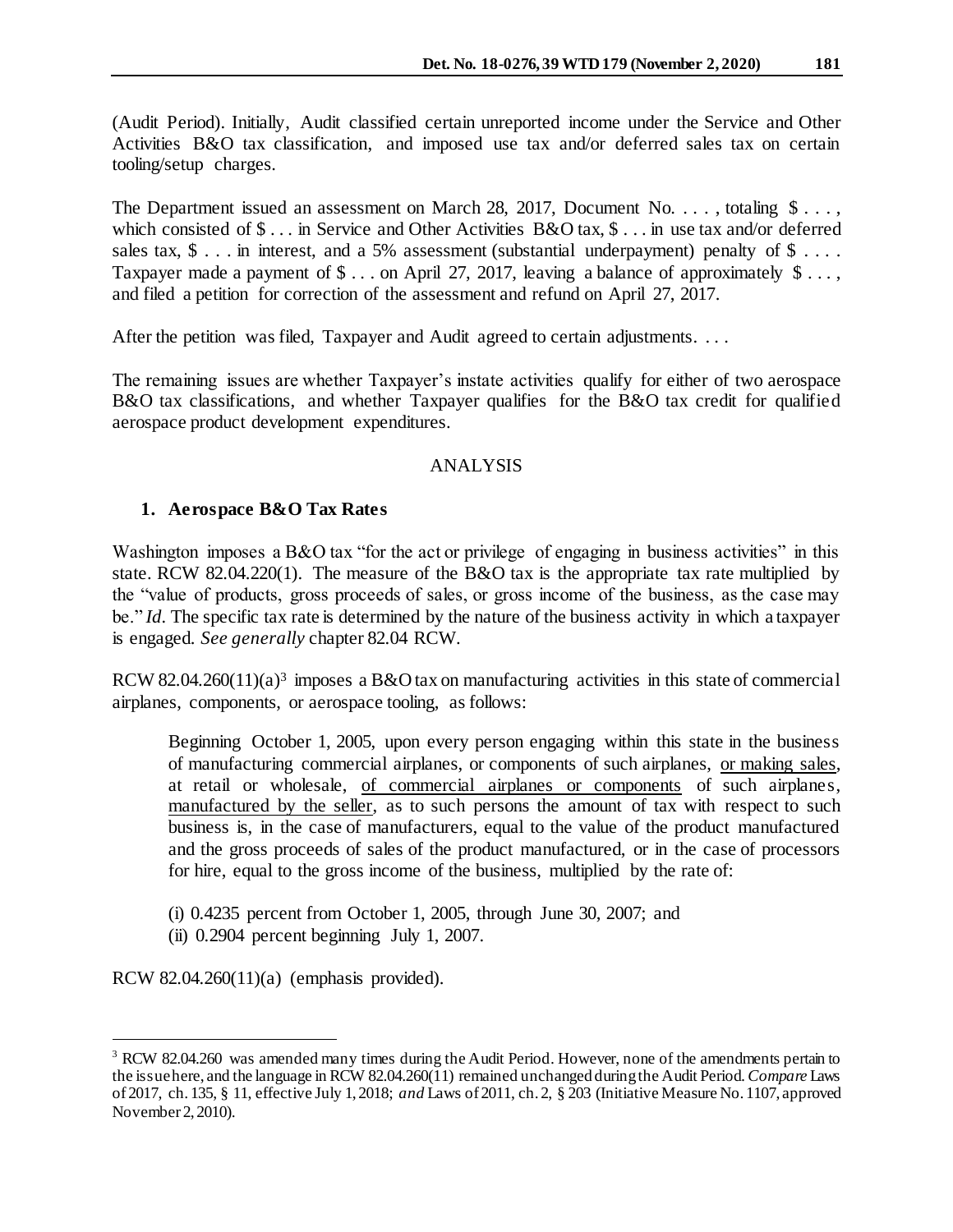[In contrast,] RCW 82.04.290(3)<sup>4</sup> provides a B&O tax rate of 0.9 percent for non-manufacturing aerospace product development, for "every person engaging within this state in the business of performing aerospace product development for others." (Emphasis provided.) Although not an issue here, we note that taxpayers reporting under RCW 82.04.290(3) must file a complete annual report with the Department as provided under RCW 82.32.534. RCW 82.04.290(3)(b).

"Aerospace product development" is defined in RCW 82.04.4461(5)(b),<sup>5</sup> in relevant part, as:

[R]esearch, design, and engineering activities performed in relation to the development of an aerospace product or of a product line, model, or model derivative of an aerospace product, including prototype development, testing, and certification. . . . The term does not include manufacturing activities or other production-oriented activities, however the term does include tool design and engineering design for the manufacturing process. . . .

Here, Taxpayer claims it qualifies for each of the aerospace B&O tax rates under RCW 82.04.260(11)(a) and RCW 82.04.290(3)(b). We disagree.

First, to qualify for the B&O tax rate in RCW 82.04.260(11)(a), Taxpayer must show that Taxpayer itself manufactures components of commercial airplanes. Here, Taxpayer contracts with independent parties who use their own materials to manufacture components it designs, but Taxpayer itself is not a manufacturer. Therefore, its activities do not qualify for the manufacturing B&O tax rate in RCW 82.04.260(11)(a).

Next, the B&O tax rate in RCW 82.04.290(3)(a) is available to "every person engaging within this state in the business of performing aerospace product development for others." (Emphasis provided.) Although Taxpayer indicates that it provided instate aerospace product development for others in the past, it did not do so during the Audit Period.

Here, when Taxpayer engages in aerospace product development (i.e., research, design, and engineering activities, etc.) during the course of creating the kits and parts it sells, it does not perform such services "for others." RCW 82.04.290(3)(a). Instead, Taxpayer performs aerospace product development activities for its own purposes during its development of its products. Taxpayer does not receive any income for providing these services.

This is different from directly performing aerospace product development for customers, because the customers want to acquire the product development to, for example, manufacture the product

l

<sup>4</sup> RCW 82.04.290 was amended during the Audit Period. The most recent amendment reorganized the section, moving the definition of "aerospace product development" to a new subsection (c), and adding under RCW 82.04.290(3)(b) the requirement that persons reporting under RCW 82.08.290(3) must file a complete annual report with the Department pursuant to RCW 82.32.534. We refer to the most recent version of the statute in our discussion. Laws of [2014, ch. 97, § 404;](http://lawfilesext.leg.wa.gov/biennium/2013-14/Pdf/Bills/Session%20Laws/Senate/6333-S.SL.pdf?cite=2014%20c%2097%20§%20404;) (Laws of 2014, ch. 97, § 403 expired July 9, 2014). Laws of 2013, 3<sup>rd</sup> sp. sess., ch. 2, §8 made minor grammatical changes, and Laws of 2013, ch. 23, § 314 did not affect RCW 82.04.290(3).

 $5$  RCW 82.04.4461 was amended once during the Audit Period, but the amendment did not affect RCW 82.04.4461(5)(b). Laws of 2013, [3rd sp.sess.,](http://lawfilesext.leg.wa.gov/biennium/2013-14/Pdf/Bills/Session%20Laws/Senate/5952-S.SL.pdf?cite=2013%203rd%20sp.s.%20c%202%20§%209;) ch. 2, § 9.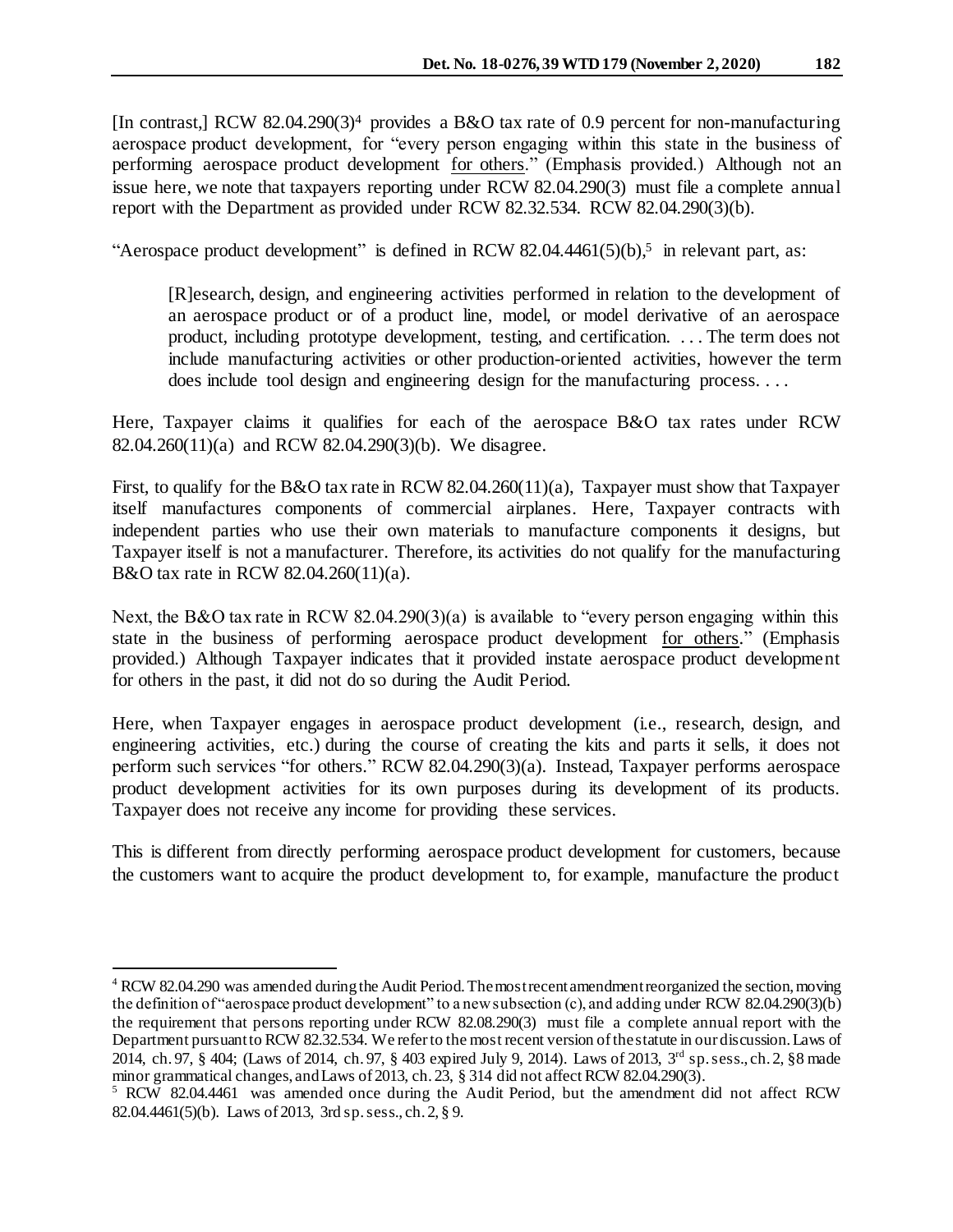themselves. 6 In this case, the expenses related to Taxpayer's aerospace product development activities are Taxpayer's own costs of doing business, and are a business expense. "Gross proceeds of sales" means, in relevant part, "the value proceeding or accruing from the sale of tangible personal property, . . . without any deduction on account of the cost of property sold, the cost of materials used, labor costs, . . . or any other expense whatsoever paid or accrued." RCW 82.04.070 (emphasis provided).

Thus, in the context of its retail sales of tangible personal property, Taxpayer's aerospace product development expenses are incorporated into its gross proceeds from retail sales. RCW 82.04.070. Gross proceeds from those sales are taxable under RCW 82.04.250(1), which imposes B&O tax on persons engaging in sales at retail (with certain exceptions not relevant here). Because Taxpayer did not receive gross income from aerospace product development for others during the Audit Period, its aerospace product development activities during that period do not qualify under RCW 82.04.290(3).

In conclusion, because Taxpayer has not shown that it qualifies for the aerospace manufacturing B&O tax rate in RCW 82.04.260(11)(a), or the B&O tax rate in RCW 82.04.290(3)(b) for qualified aerospace product development for others, we deny the petition as to those issues.

# **2. Aerospace Product Development B&O Tax Credit**

As we discussed above, Taxpayer does engage in aerospace product development with regard to development of the kits and parts it sells at retail, although it does so during the performance of its own activities, rather than for others.

RCW 82.04.4461<sup>7</sup> provides a B&O tax credit for qualified preproduction development expenditures for aerospace product development activities, as follows:

 $(1)(a)(i)$  In computing the tax imposed under this chapter, a credit is allowed for each person for qualified aerospace product development. For a person who is a manufacturer or processor for hire of commercial airplanes or components of such airplanes, credit may be earned for expenditures occurring after December 1, 2003. For all other persons, credit may be earned only for expenditures occurring after June 30, 2008. . . .

(2) The credit is equal to the amount of qualified aerospace product development expenditures of a person, multiplied by the rate of 1.5 percent.

 $(3)$  Except as provided in subsection  $(1)(b)$  of this section the credit must be claimed against taxes due for the same calendar year in which the qualified aerospace product development expenditures are incurred. Credit earned . . . may not be carried over. The credit for each

j  $6$  [Although taxpayer develops the kits for someone else to manufacture, the taxpayer is ultimately designing the kits for sale to its own customers and is not being paid by the third-party manufacturer for these development services. Thus, the taxpayer is not providing development services "for others" as contemplated by the statute.]

<sup>7</sup> The version of RCW 82.04.4461 in effect during the latter part of the Audit Period expired on December 31, 2017. We refer here to the newest version adopted in Laws of 2017, ch. 135, § 15, effective January 1, 2018, which replaced the term "annual report" in RCW 82.04.4461(6) with the term "annual tax performance report."